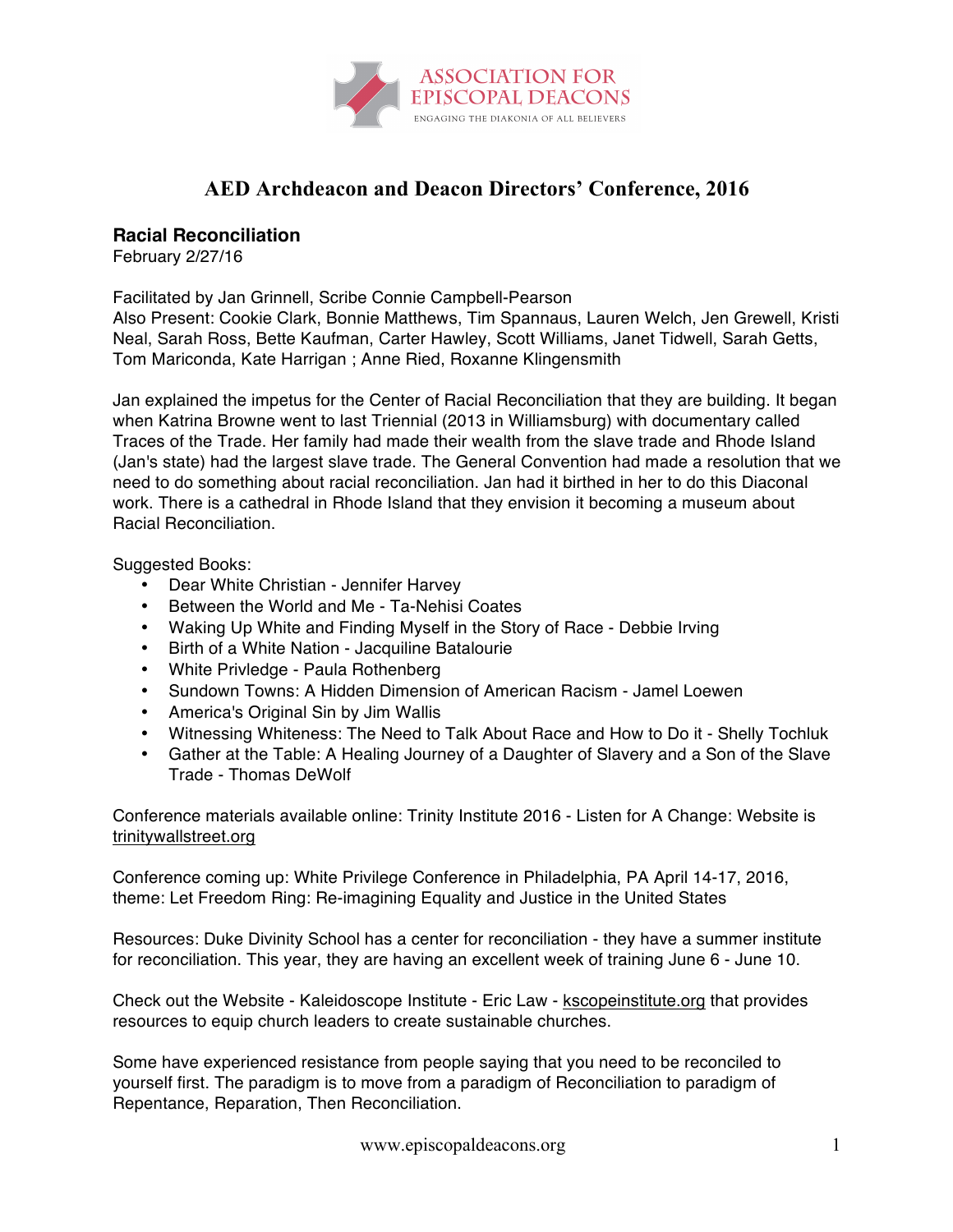

Cookie Clark was a legislative aide at convention. One of the testimonies called for us to stop having the reconciliation ceremonies, a begin to deal with white privilege. In Western Louisiana and several other Dioceses, their commission is called Dismantling Racism rather than Anti-Racism.

Connie and Sarah: RE: Native American work - Navajo Land has a new Canon to the Navajo. Montana has an Assisting Bishop that is Cherokee and is working with our parishes to created sacred space for Urban Natives. We are in the listening phase.

Bette: - very hands on building relationships. They are collaborating with other churches. What is one thing we can do together? They had a meal together. They thought it was probably the first time black and white had eaten together without one serving the other.

Bonnie: It doesn't need to be just about race. We need sacred listening.

Janet - Instead of calling it Anti-Racism training they are calling it The Beloved Dismantling Racism. Shame and blame is not the way to get to reconciliation. They have movies and books to start a conversation. There is a display on Lynchings at the Tubman Theatre. Next year they are planning to go to Athens, Georgia, putting markers and memorials there. Catherine Meeks could come to Dioceses as a speaker.

Connecticut - having one day mini visions training to discuss different cultures. Be aware of the language that we use that is sexist. How we put down groups without being aware of it.

Cookie - decided to use Just Mercy for Lent. Very poor attendance. Brian Stevenson has YouTube that can be seen.

Lauren - going to walk Route 40 that intersects where there have been many shootings. Going two by two to build relationships. Collaborating with several churches. Part of the Reconciliation Commission in Maryland.

Hartford - they did a similar walk specifically about the gun violence.

Scott (Mississippi) - There has been much influence with past and current bishops, Duncan Gray, Duncan Gray, Jr and Duncan Gray III. They are building a museum in downtown Jackson. It is supposed to be a place of healing. Duncan the 3rd was threatened many times. Read the book, And Also With You, about Duncan's father. Dr. Anita George is in their diocese and is on the national committee of Racism. She can certainly provide resources.

Janet cautioned the group to be careful with doing one thing and then nothing comes out of it. Be intentional about what we do and why we are doing it. It would be helpful to have videos of Catherine and Anita that could be shared with other dioceses.